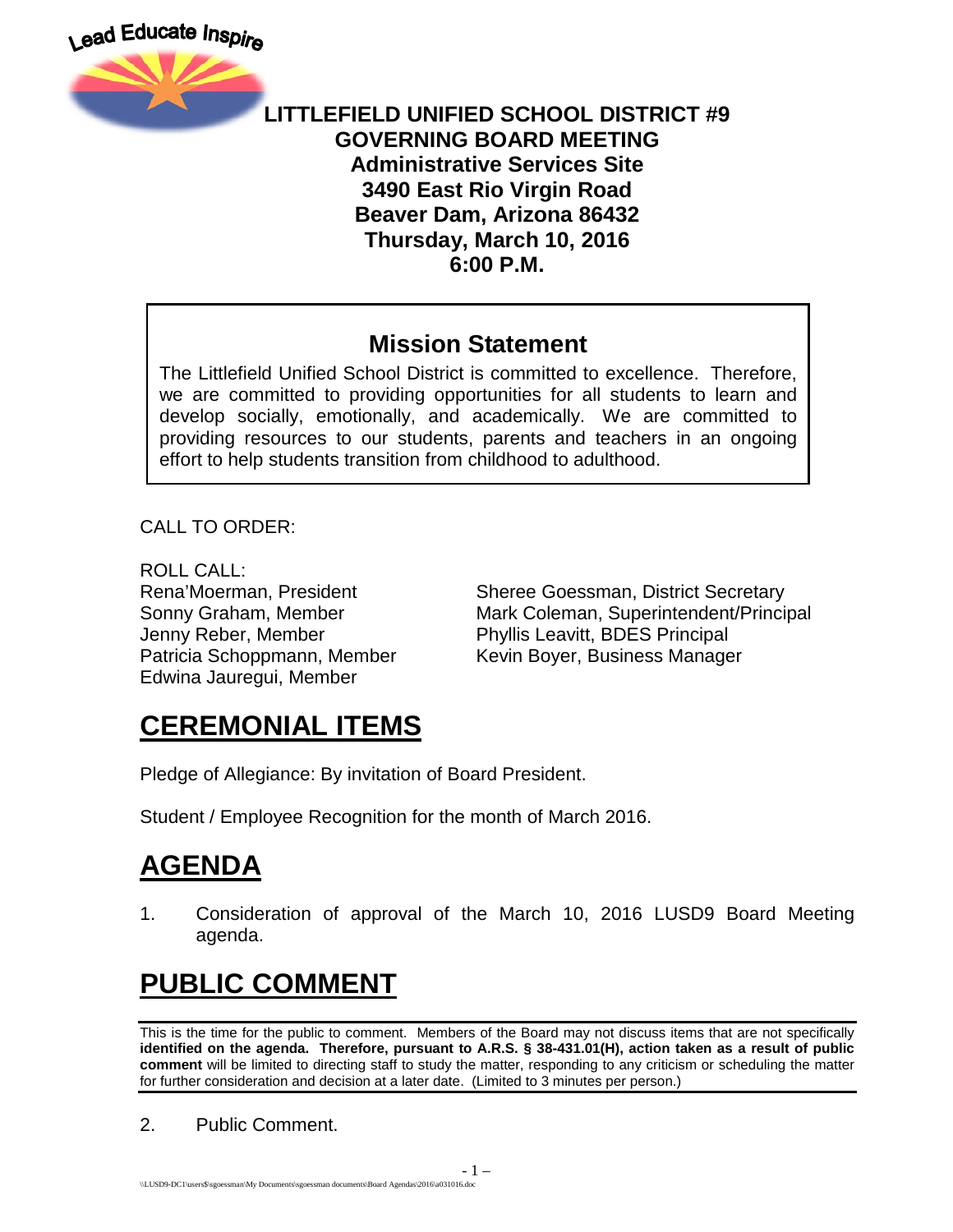

#### **INFORMATION AND DISCUSSION:**

- 3. Mr. Boyer, Business Manager.
	- a. Student Activity Account Balance.
	- b. Budget Update.
	- c. Food Service Financial.
	- d. Elementary Water Heater Update.
	- e. Facebook Update.
	- f. Pioneer Road bus route.
- 4. Mrs. Coleman, Superintendent/Principal a. Standardized Testing
- 5. Board Reports.

## **CONSENT AGENDA**

Approval of Routine Orders of Business. Documentation concerning the matters on the Consent Agenda may be reviewed at the Littlefield Unified School District Office, located at 3490 East Rio Virgin Road, Beaver Dam, Arizona. Any Board Member may request an item be pulled off the agenda for further discussion.

- 6. Consideration of approval of the February 11, 2016 Regular Board Meeting Minutes.
- 7. Consideration of approval of Vouchers:
	- a. LUSD9 Payroll Vouchers: 18/1816 & 19/1916.
	- b. LUSD9 Vouchers: 1019 & 1020.

(Members of the public may view the content of the vouchers 24 hours prior to the board meeting in the district office.)

8. Consideration of approval of FY 2015/2016 Classified Personnel Ratification as per the attached list, including the following:

| <b>Name</b>         | <b>Position</b> | <b>Effective</b><br>Date |
|---------------------|-----------------|--------------------------|
| Allan O'Shaughnessy | Custodian       | 03/03/2016               |

9. Consideration of the following staff resignations/terminations:

| Name         | <b>Position Location</b> | <b>Last Day</b> |
|--------------|--------------------------|-----------------|
| Hiram Rivera | Custodian                | 02/29/2016      |

#### **ACTION ITEMS AND/OR DISCUSSION**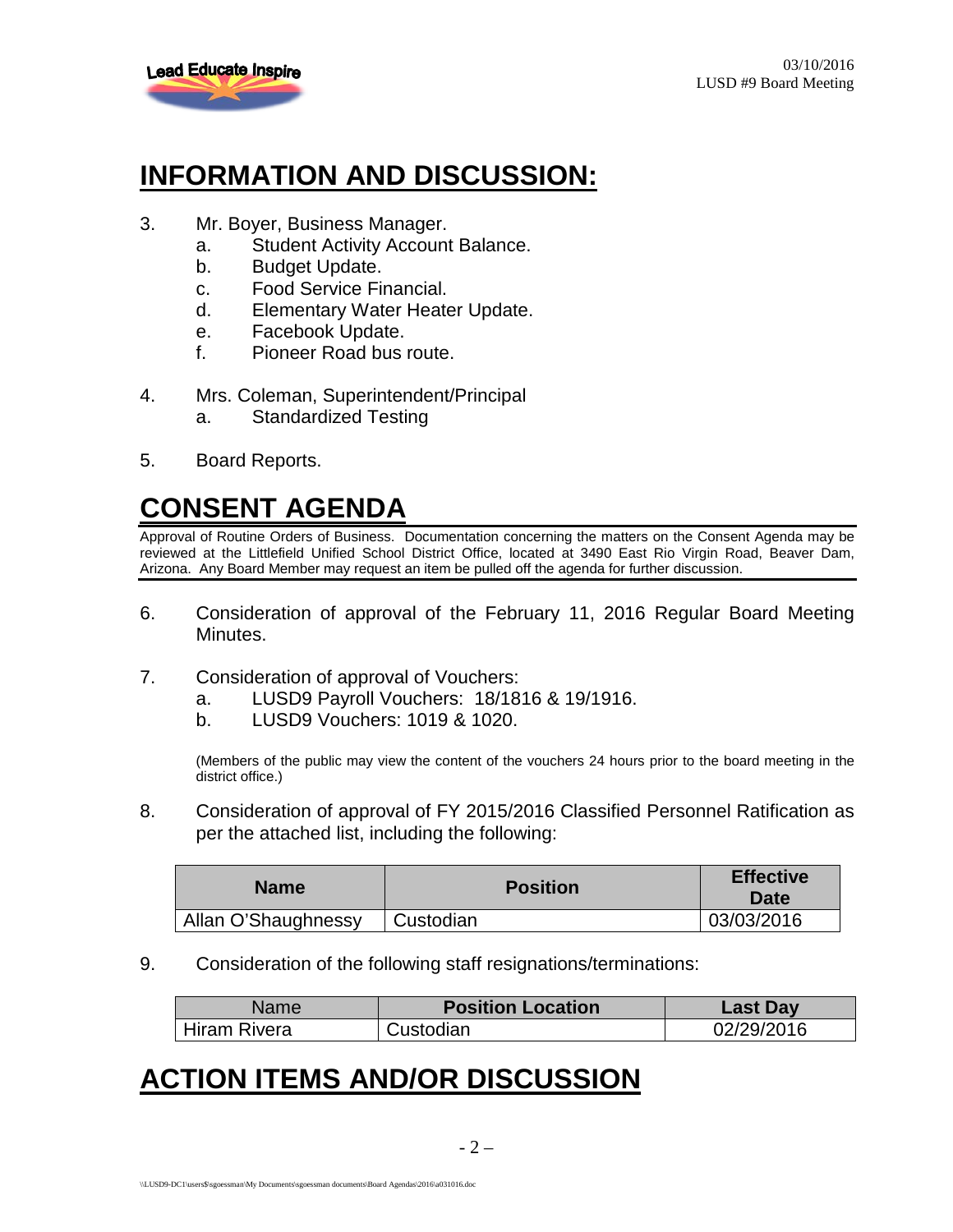- 10. Presentation by Rotary Club of Mesquite, Nevada, regarding beautification project.
- 11. Consideration of approval of out of district travel May  $30<sup>th</sup>$  to June 3, 2016 for the 8<sup>th</sup> Grade Washington, DC trip through WorldStrides.
- 12. Consideration of approval of out of district travel for High School Interact Students and Mr. Ken Atwood to the Rotary Superbuild in Tecate, Mexico with Mesquite Rotary Club on April 29 to May 1, 2016. Insurance and transportation will be provided by the Rotary Club. (No District Funding)
- 13. Consideration of approval of a contract between Littlefield Unified School District and The Learning Center for Families.
- 14. Discussion regarding lights and bleachers for the athletic program.
- 15. Discussion regarding job descriptions for District Administration.
- 16. Discussion and action in adopting the FY 2016/2017 health insurance rates from ASBAIT.
- 17. Consideration of approval of FY 2016/2017 Salary Schedules.
	- a. Certified Salary Schedule.
	- b. Classified Salary Schedule
- 18. Discussion and possible action regarding ASBA New Board Member Orientation.
- 19. Discussion and possible action regarding Board Members attending the National Conference in Boston, MA, April 8-11, 2016.
- 20. Agenda items for April 14, 2016.

#### **INFORMATION ITEMS**

- 21. News articles about the schools.
- 22. Target Take Charge of Education Program.
- 23. Auditor General School District Spending Report.
- 24. Upcoming School Fundraisers.

#### **ADJOURNMENT**